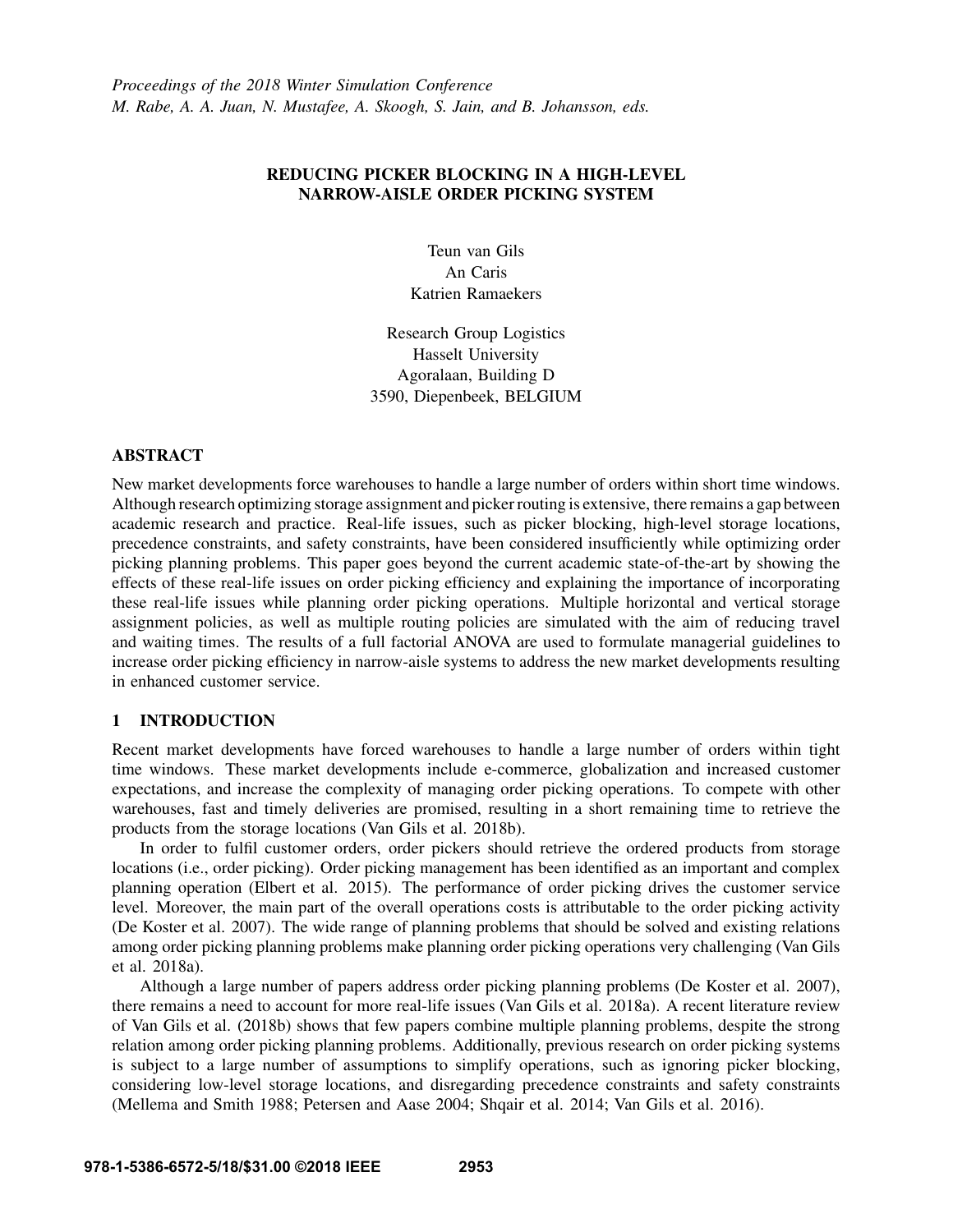Our study narrows the gap between practice and academic research by analysing the joint effects of storage location assignment (i.e., determining the physical location at which incoming products are stored) and routing (i.e., determining the sequence of storage locations to visit to compose customer orders) in a real-life business-to-business (B2B) warehouse storing automotive parts in a narrow-aisle high-level order picking system, which is a convenient system to store spare parts. As industrial land is expensive in Western Europe, storage space of most warehouses is limited (Venkitasubramony and Adil 2017). However, a rising number of customized products require an increased storage capacity. Narrow-aisle high-level picking systems are designed to increase storage capacity, storing a large number of SKUs in small areas, but multiple order pickers may need to enter the same aisle which results in the blocking of order pickers.

This paper provides both academic and practical contributions. The study goes beyond the current academic state-of-the-art by showing the effects of real-life issues on order picking efficiency and explaining the importance of incorporating these real-life issues while planning operations. Based on observations in a real-life warehouse, the real-life issues of picker blocking, high-level storage locations, precedence constraints, and safety constraints are expected to be most influential in a narrow-aisle order picking system. Furthermore, this paper provides managerial insights into the trade-offs between reducing travel time and picker blocking by varying storage location assignment and routing policies in a narrow-aisle high-level order picking system. Results of this study can be used by warehouse managers to increase order picking efficiency in order to face new market developments. The remainder of this paper is organized as follows. Section 2 describes the related literature. The case study and experimental design are introduced in Section 3, followed by the results in Section 4. Section 5 concludes the paper.

### 2 RELATED LITERATURE

Recent studies have proven the efficiency benefits of combining storage and routing decisions. Taking information about the location of fast moving SKUs into account while creating pick routes results in significantly reduced traveling (Shqair et al. 2014; Van Gils et al. 2018a). However, narrow-aisle order picking systems are subject to multiple real-life issues, such as picker blocking, high-level storage locations, precedence constraints, and safety constraints, which have not been considered in these studies, despite the practical relevance of these factors.

In manual order picking systems, narrow aisles can result in substantial waiting times due to picker blocking compared to wide-aisle systems (Parikh and Meller 2009). Given the layout of the order pick area, the effects of picker blocking are mainly influenced by storage location assignment, and picker routing (Elbert et al. 2015). Previous research considering picker blocking has focused on either storage or routing to minimise order picking time. Turnover-based storage location assignment policies have been introduced to reduce picker traveling. By increasing the pick density in areas close to the depot, picker blocking typically increases as multiple pickers work in the same area (Gue et al. 2006). In contrast to turnover-based storage location assignment, randomly assigning SKUs to storage locations allocates items uniformly over the entire pick area. In this way, order pickers generally utilize the pick area more uniformly resulting in minimal picker blocking to the detriment of an increased travel time (Pan and Shih 2008).

High-level order picking systems, in which multiple SKUs are assigned to a single storage rack consisting of multiple levels, require traveling in both horizontal and vertical directions (Chan and Chan 2011). Compared to low-level storage systems, travel time increases (Chabot et al. 2018) and picking aisles will be occupied longer. Consequently, picker blocking is expected to increase in a high-level order picking system. In low-level picking systems, storage classes need to be assigned in a horizontal direction, while high-level order picking systems additionally require vertical storage assignment. Fast moving items are preferred at lower levels of storage racks to reduce the traveling and blocking of order pickers (Pan et al. 2014).

Studies considering precedence constraints (i.e., requiring certain SKUs to be picked prior to other SKUs in a pick round) while optimizing order picking are limited (Dekker et al. 2004; Matusiak et al. 2014), despite the effects of precedence constraints on order picking efficiency. Storage location assignment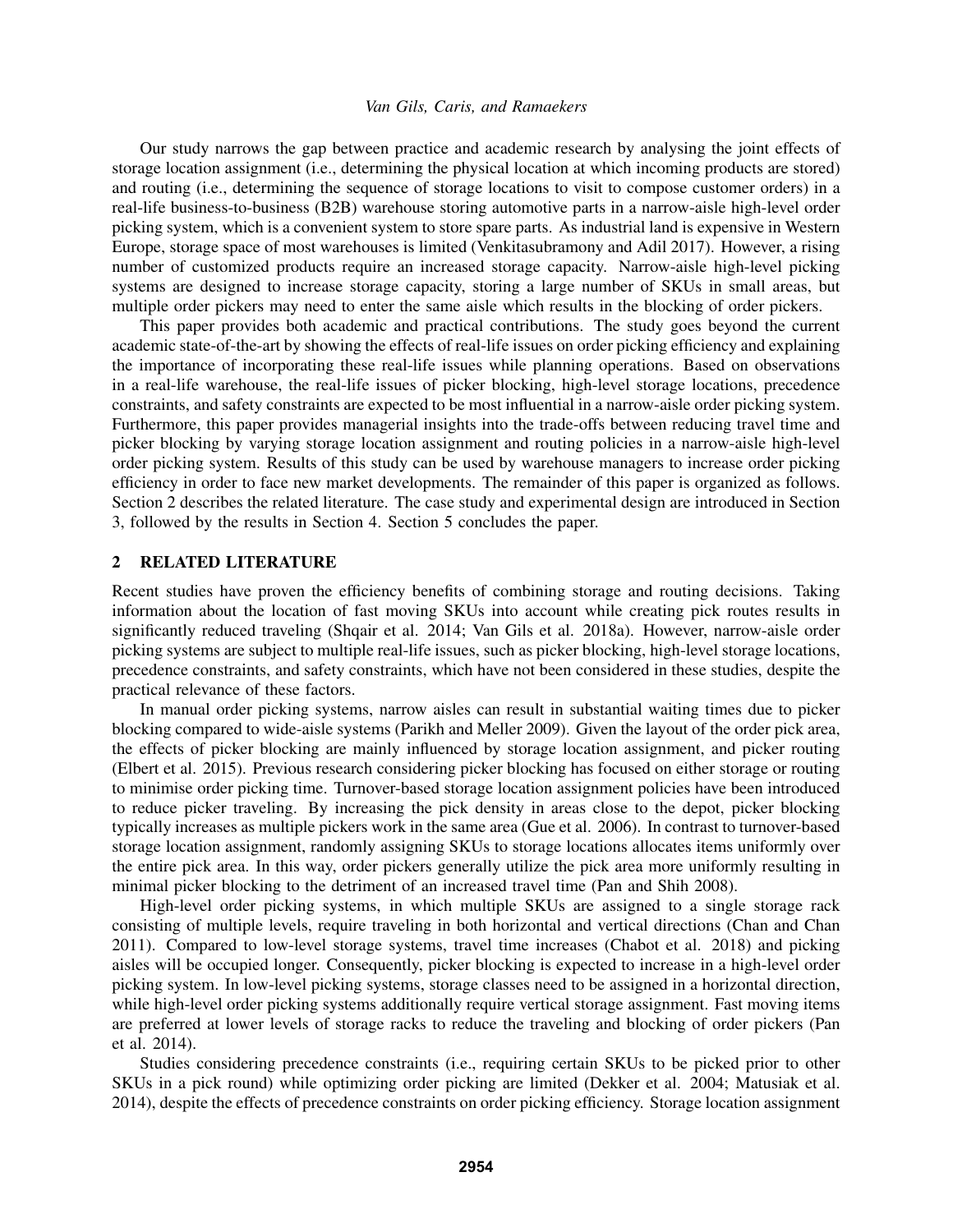and routing should be aligned in order to minimize traveling. Heavy and large products should be assigned to storage locations that are located at the start of a pick round. Instead of assigning all fast-moving SKUs to easily accessible locations, priority should be given to heavy and large products in order to prevent additional sorting operations or damaged products. After that, SKU-turnover-based storage assignment policies can be considered to reduce traveling. Furthermore, varying size and weights of SKUs cause strong fluctuations in retrieval and sorting times at storage locations. Instead of assuming a constant pick time (Van Gils et al. 2018a), varying pick times per product category should be assumed as pick times define the time length an aisle is occupied and consequently these variations may impact waiting times due to blocking.

Despite the large number of accidents that happen in warehouses (De Koster et al. 2011), safety constraints have been insufficiently considered while optimizing order picking operations. Security rules, such as limiting truck movements to a single direction to avoid products falling on the picker, ensure safety of individual order pickers (Chabot et al. 2018). However, time pressure is high and forklifts are working in close proximity, resulting in an enhanced risk of accidents involving multiple order pickers (De Koster et al. 2011).

### 3 METHODOLOGY

This section introduces the simulation approach and describes a case in which various unexplored real-life issues are incorporated in the simulation experiments. A discrete-event simulation model of a real-life case is created using Arena. A list of orders, including a random number of order lines and each order line consisting of a random number of items to be retrieved at storage locations, is generated using Monte Carlo simulation and forms the input of the discrete-event simulation model. The order lists are randomly generated in accordance with the distribution of different product categories of the case. In addition to the order lists, stochasticity is included in the discrete-event simulation model by modelling distributions for travel speed, setup time and pick time. All random distributions have been fitted based on real-life data of the case gathered for a three-month period. All other parameters are assumed to be deterministic. Both the generated order lists and the results of the simulation model have been validated using the real-life data. For example, the operational validity is tested by running the model with two real-life order lists and comparing the simulation results with the real-life performances (i.e., pick time, setup time, and travel and waiting times). Furthermore, results have been carefully discussed with the case company, suggesting that the simulation model is valid for the acceptable range of accuracy under the experimental conditions of the case.

The case is based on an international warehouse located in Belgium that stores automotive spare parts. The simulation study focuses on the fully manually operated part of the order pick area, in particular, the two order pick zones storing the respective regular (i.e., northern part) and heavy (i.e., southern part) SKUs. The layout of the order pick area and assignment of product categories to locations are illustrated in Figure 1.

As storage location assignment and routing are expected to have the largest impacts on picker blocking, an interaction analysis, by means of a simulation model, is applied to evaluate the joint effects of combining storage location assignment and picker routing, taking multiple real-life issues and constraints into account. As the time horizons of the resulting storage and routing decision are different (i.e., storage is a daily decision, while routes are constructed multiple times per hour), simulation is an appropriate research method to analyze the interaction between storage and routing (Van Gils et al. 2018b). The four experimental factors and their associated factor levels are provided in Table 1. The benchmark corresponds to the currently applied policy combination and is shown in italics. The benchmark policy combination has been fixed by warehouse supervisors and managers based on experience and personal judgment, taking precedence and safety constraints into account.

SKUs of the real-life case are characterized by a varying weight and size, which divides them into eleven product categories. The heaviest product categories are stored in the southern part of the building in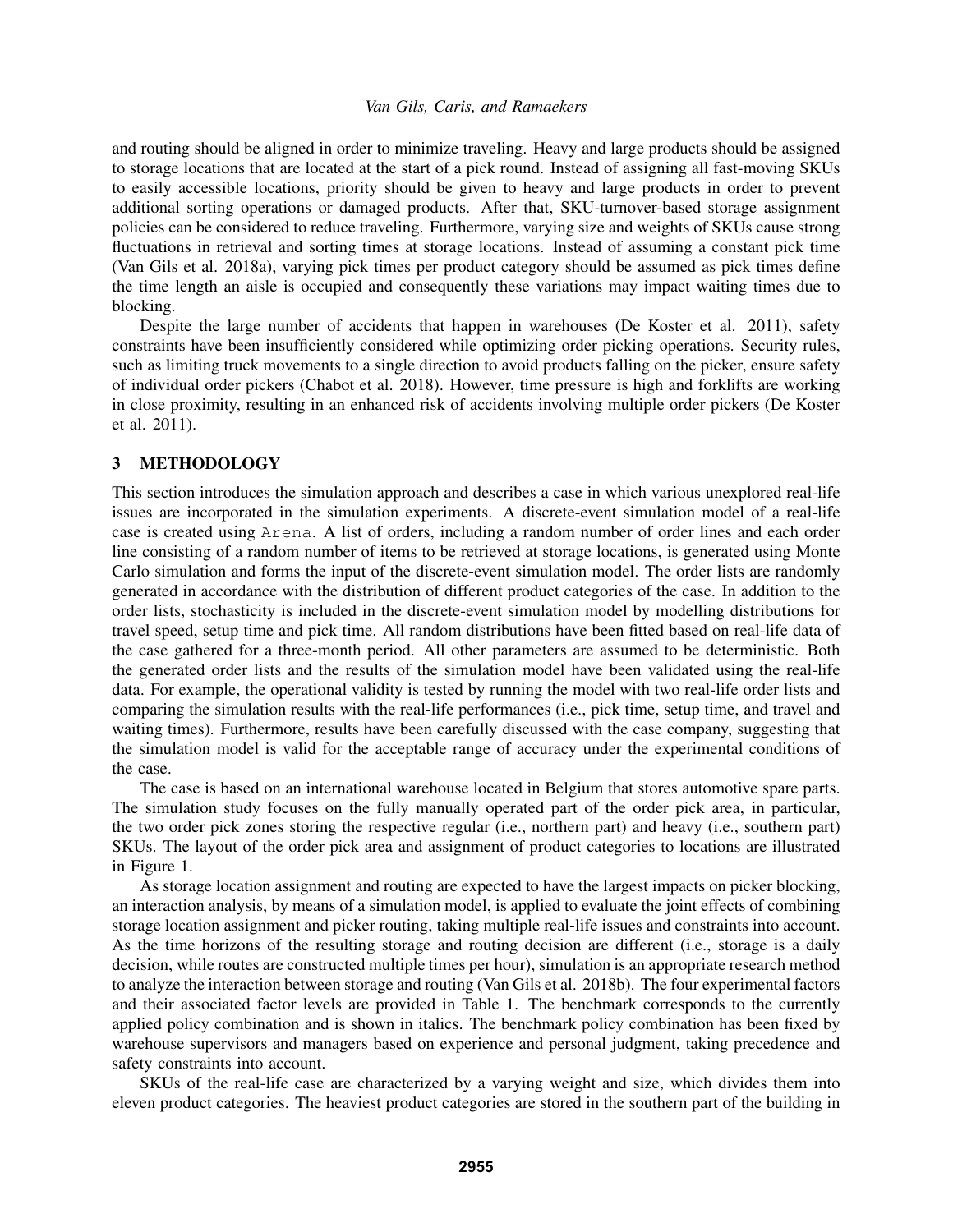*Van Gils, Caris, and Ramaekers*



Figure 1: Layout of the order pick area with aisle numbers and product categories.

Table 1: Experimental factor setting (currently applied storage and routing factor levels in *italics*).

| Factor               |               | # levels Factor levels                                                   |
|----------------------|---------------|--------------------------------------------------------------------------|
| horizontal storage 4 |               | random; within-aisle; <i>across-aisle</i> ; perimeter                    |
| vertical storage     |               | two dimensional $(2D)$ ; three dimensional $(3D)$                        |
| routing              |               | <i>return</i> ; traversal; midpoint                                      |
| demand               | $\mathcal{F}$ | 8 pickers (300 orders); 10 pickers (375 orders); 12 pickers (450 orders) |

which (vertical) aisles are wide enough to get off the pick truck and pick the items. Leaving the pick truck is not possible in the very narrow northern pick aisles. A sort-while-pick policy is used requiring multiple product categories in the warehouse: heavy products need to picked and loaded into boxes prior to light and fragile products to provide stability and prevent damage during shipment. The current storage location assignment policy corresponds to a three dimensional (3D) across-aisle policy. The fast-moving items of each product category are stored at the beginning of each aisle, and at the lowest levels of the storage rack, while less frequently ordered items are assigned to storage locations at high levels or storage locations at the end of pick aisles. Besides the across-aisle storage location assignment policy, three horizontal storage policies that are commonly used in studies considering low-level order picking systems are evaluated (see Figure 2): random storage, within-aisle (i.e., all items in a pick aisle belong to the same class), and perimeter storage (i.e., storage classes are located around the periphery of the warehouse block).

In addition to the horizontal location of storage classes, high-level order picking systems require a decision on the vertical location of storage classes. The 2D policy assumes racks consisting of a single storage class. Different from the 2D policy, multiple storage classes can be assigned to different levels of a single storage rack in a 3D policy. Storage classes are diagonally distributed within each aisle in combination with the horizontal across-aisle and perimeter storage policies. 3D within-aisle storage assigns fast moving SKUs to the lowest levels and slow movers to high level locations. In case of random storage, storage classes are randomly assigned to storage locations. Figure 3 illustrates the vertical storage assignment policies: storage racks are shown horizontally, while the levels of each rack are illustrated vertically.

Routes are currently constructed based on return routing (i.e., order pickers enter and leave an aisle from the same end), except for the last aisle to visit in the middle warehouse block of the northern zone, which is traversed completely from right to left (see Figure 4(a)). Safety constraints are included by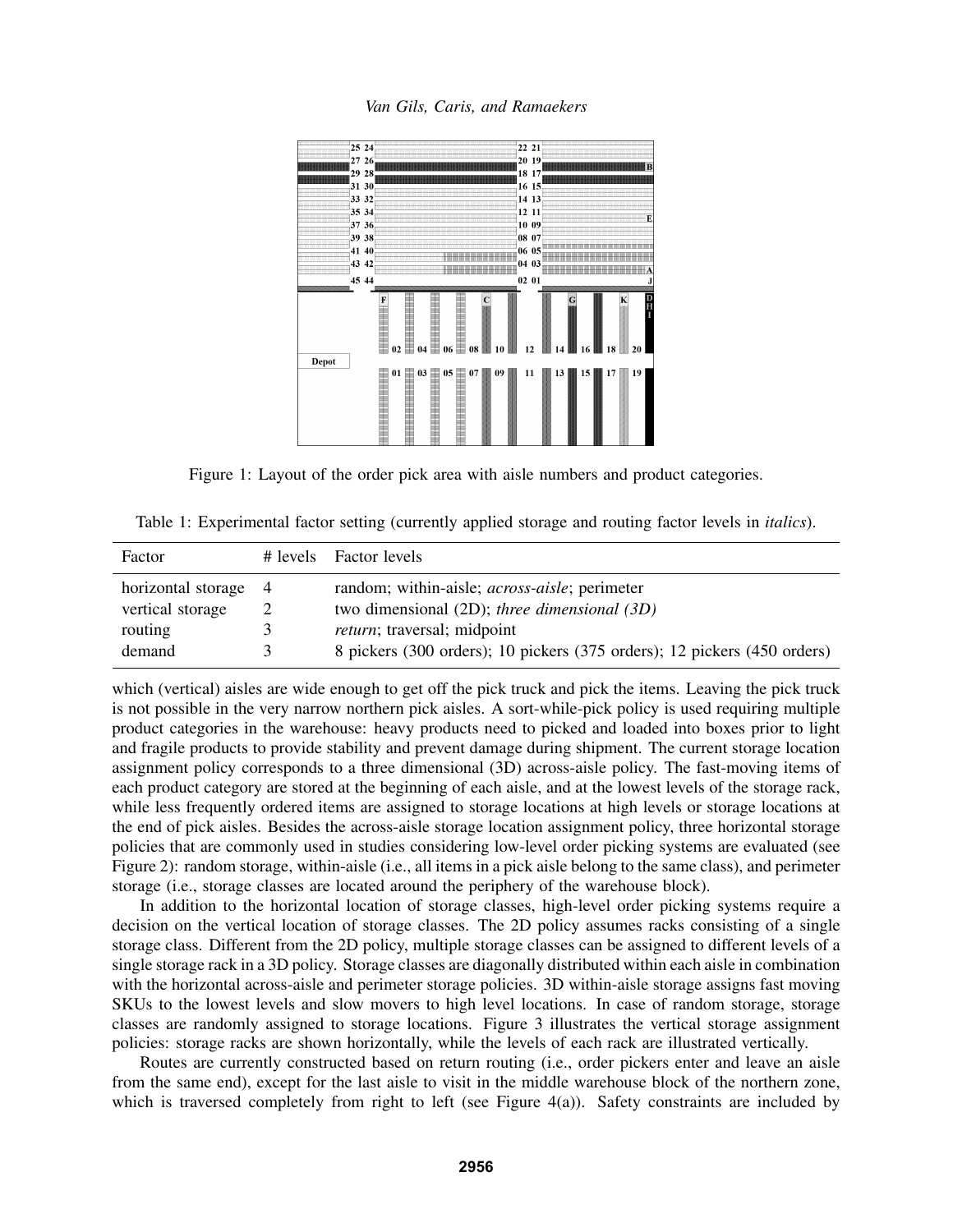*Van Gils, Caris, and Ramaekers*



Figure 2: Horizontal storage location assignment policies.



Figure 3: Vertical storage location assignment policies (2D above - 3D below).

introducing traffic rules in the warehouse, to prevent routes from crossing, as indicated by the traffic signs on the figure, reducing the risk of accidents. Although complex routing methods, such as largest gap and heuristic algorithms, have proven to significantly reduce travel distance, these routing policies would substantially increase the risk of accidents as it proposes picker routes that cross. Therefore, in addition to return routing, the effects of traversal and midpoint routing policies are analyzed in the middle warehouse block of the northern zone (see Figures  $4(b)$  and  $4(c)$ ). As other warehouse blocks are connected to a single cross-aisle, routing is limited to returning to this cross-aisle. To prevent routes from crossing, aisles in the middle warehouse block of the northern zone are one-directional in case of a traversal routing policy. Midpoint routes assume order pickers entering aisles until the midpoint and returning to the cross-aisle, except for the last aisle to visit in the middle warehouse block of the northern zone, which is traversed completely from right to left. Additional safety constraints for traveling within aisles should be respected: a maximum of two pickers is allowed in each sub-aisle of the southern zone and a single order picker in the smaller sub-aisles of the northern pick zone. This constraint causes picker blocking and unproductive waiting times.

To generalize the results of the simulation to different order and picker levels, a final factor includes a varying number of order pickers and corresponding number of customer orders: 300 customer orders and 8 order pickers during a pick shift of eight hours corresponds to a low demand, while 375 orders and 10 pickers, and 450 orders and 12 pickers are defined as regular and high demand shifts, respectively. These factor levels have been determined after performing the Resource Schedule Identification Method (RSIM) of Martin et al. (2016), which retrieves resource availability insights from real event logs. The real availability of order pickers during each shift has been retrieved from the picking log of the company using RSIM, as well as the number of orders corresponding to the levels of order pickers. This method results in a more accurate determination of the demand factor levels.

To summarize, the simulation experiment consists of 72 factor level combinations (i.e., four horizontal storage levels  $\times$  two vertical storage levels  $\times$  three routing levels  $\times$  three demand levels). The factorial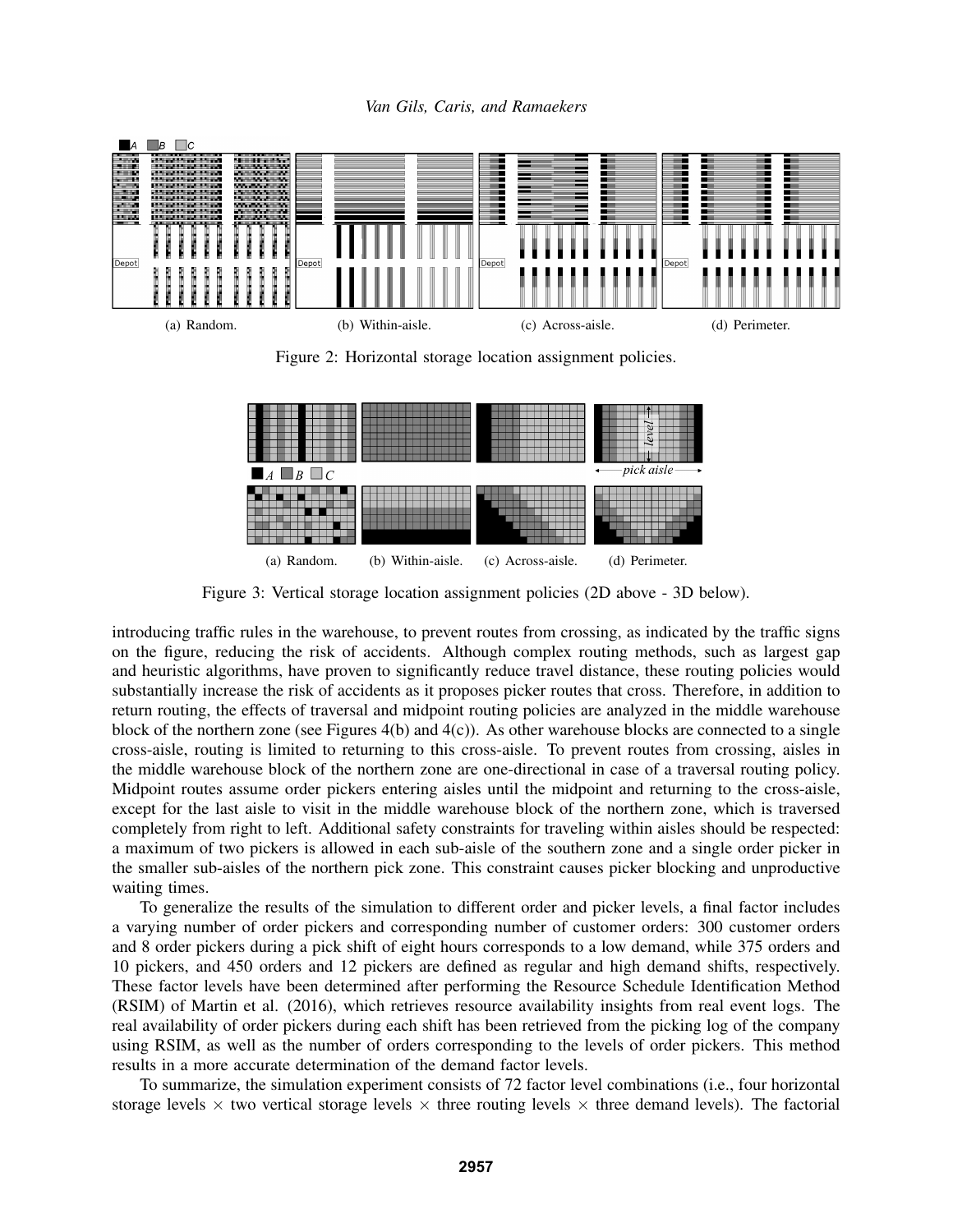*Van Gils, Caris, and Ramaekers*



Figure 4: Routing policies.

setting results in a  $4 \times 2 \times 3 \times 3$  full factorial design. To reduce the stochastic effect from order generation, each factor level combination is replicated 30 times. The performance of the policy decisions is evaluated with regard to the travel time of order pickers, the waiting time as a result of picker blocking, and the total order picking time consisting of setup time, search and pick time, travel time and waiting time. The setup time is assumed to be directly proportional to the number of pick rounds, while searching and picking is proportional to the number of items to pick at each storage location. Pick times are much larger in case of large or heavy items, compared to regular SKUs. Both setup time and search and pick time are assumed to be independent of the storage and routing policy.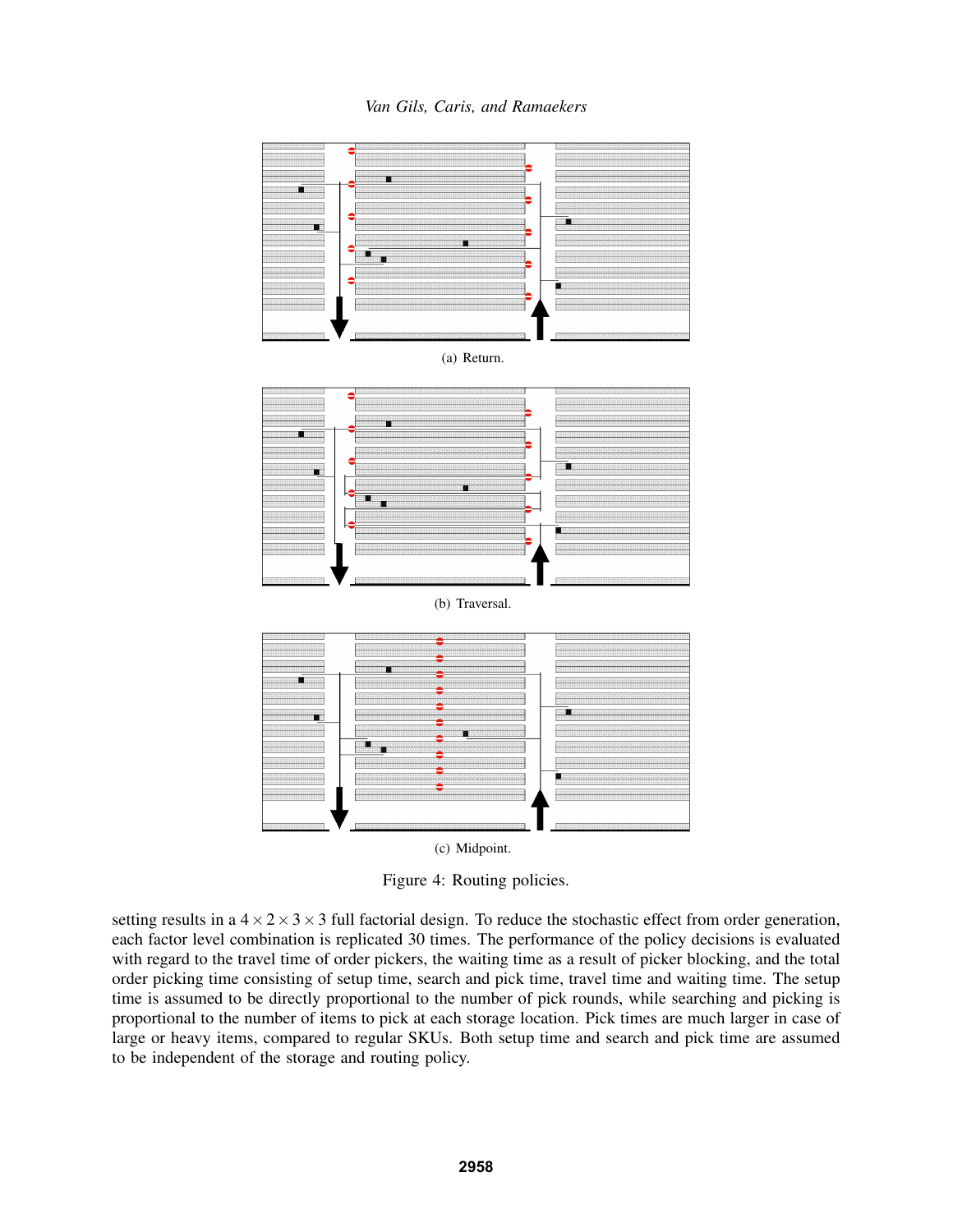# 4 SIMULATION RESULTS

This section analyses and discusses the results of the simulation experiments. In accordance with previous simulation studies analyzing order picking planning problems (Shqair et al. 2014; Van Gils et al. 2018a), results are analyzed and explained using ANOVA, interaction plots and post hoc tests. ANOVA test results are presented in Section 4.1. The relation between storage and routing is analyzed and extensively explained in Section 4.2 using interaction plots and post hoc tests. Managerial implications discussing the effects of considering real-life issues are provided in Section 4.3.

# 4.1 Factor Analysis

In order to get a first insight into the results of the simulation experiments, the four experimental factors are statistically analyzed by performing ANOVA tests. The results of the full factorial mixed-model ANOVA with horizontal storage  $(S<sup>h</sup>)$ , vertical storage  $(S<sup>v</sup>)$  and routing  $(R)$  as within-subjects factors and demand  $(D)$ as between-subjects factor, are presented in Table 2 showing the statistical significance of the horizontal storage factor, vertical storage factor, routing factor, demand factor and the interaction effects among the four factors with regard to travel time, waiting time and total order picking time.

Table 2: *p*-values of  $4 \times 2 \times 3 \times 3$  mixed-model ANOVA with horizontal storage  $(S<sup>h</sup>)$ , vertical storage  $(S<sup>v</sup>)$ and routing (*R*) as within-subjects factors and demand (*D*) as between-subjects factor.

|         | $5^{\circ}$ | ಕಿ   | ĸ    | ≏    | ર્જે<br>$\times$<br>$S^h$ | $\approx$<br>$\times$<br>$S^h$ | $\Delta$<br>$\times$<br>$S^h$ | $\approx$<br>$\times$<br>$\zeta$ | $\Delta$<br>$\times$<br>દે $\sim$ | $\Delta$<br>$\overline{\mathsf{x}}$<br>$\approx$ | Q<br>×<br>$S^h \times S^v$ | $\times$<br>$\times$ $R$<br>$S^h$ | $\frac{a}{x}$<br>$\times R$<br>$\mathcal{S}$ |
|---------|-------------|------|------|------|---------------------------|--------------------------------|-------------------------------|----------------------------------|-----------------------------------|--------------------------------------------------|----------------------------|-----------------------------------|----------------------------------------------|
| travel  | .000        | .000 | .000 | .000 | .000                      | .000                           | .000                          | .316 .704                        |                                   | .000                                             | .070                       | .204                              | .744                                         |
| waiting | .000        | .000 | .000 | .000 | .000                      | .000                           | .000                          | .000                             | .000                              | .011                                             | .000                       | .000                              | .011                                         |
| total   | .000        | .575 | .000 | .000 | .000                      | .000                           | .000                          | .413                             | .324                              | .363                                             | .001                       | .266                              | .363                                         |

Results of Table 2 show that most main effects are statistically significant, meaning that the storage and routing policy influence order picking time. Additionally, Table 2 reveals that all main effects as well as all interaction effects are statistically significantly influencing the waiting time of order pickers. This means that there is a significant difference in mean waiting time of order pickers between the eight storage location assignment policies, as well as between the three routing policies. The ANOVA results show that either travel distance or travel time measures are insufficient to evaluate the efficiency of horizontal storage and routing policies, as waiting times should be taken into account.

# 4.2 Explaining the Storage and Routing Interaction

Although the experimental design gives rise to a large number of instances and thereby easily providing statistically significant conclusions (Schmeiser 2001). However, the ANOVA shows strong statistically significant effects, at least with respect to horizontal storage and routing. Therefore, interaction plots and post hoc tests are able to support explaining why the storage and routing planning problems are related. The statistical significance of all horizontal storage levels for each routing and vertical storage factor level combination are analyzed using a Bonferroni t-test.

# 4.2.1 Interaction Effect on Travel Time

Figure 5(a) demonstrates the results of the Bonferroni t-test on mean travel time. If two horizontal storage policies are listed in the same subset, differences fail to be statistically significant. Strong varying subsets are created among the different combinations of vertical storage and routing policies, explaining why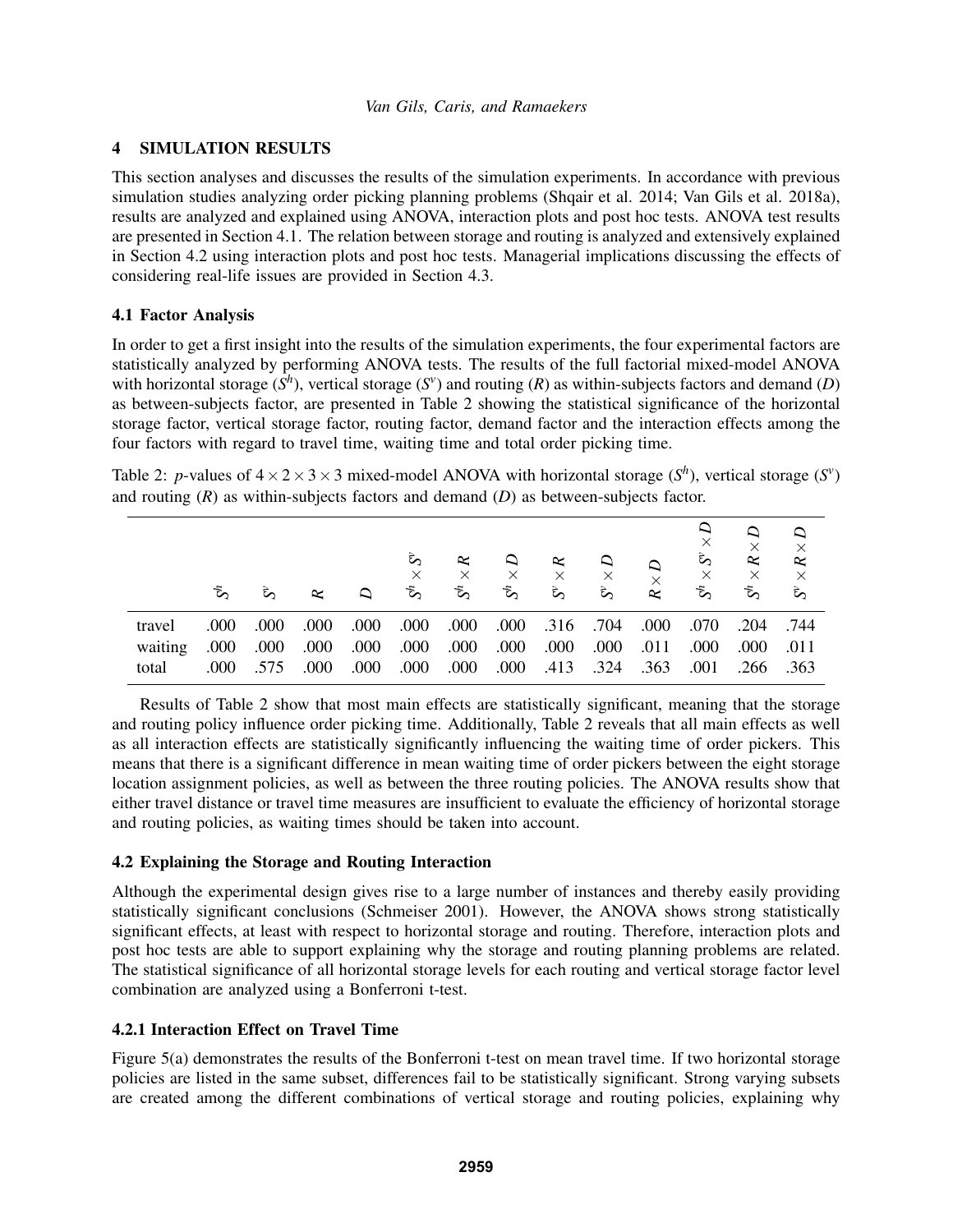storage and routing are related. Randomly assigning SKUs to storage locations, either 2D or 3D, always results in the largest travel time: the 2D and 3D random storage assignment policy forms the last subset in combination with all routing policies.

With respect to the travel time of order pickers, across-aisle storage outperforms all other storage policies in combination with return routing. Both 2D and 3D across-aisle storage policy are located in the first subset in combination with return routing. Fast moving SKUs are located in the beginning of pick aisles and return routes aim to minimize traveling within aisles as the within-aisle distance is traveled twice: moving from the cross-aisle to the storage location and returning to the cross-aisle.

Furthermore, traversal routes do not clearly favor any storage location assignment policy. With respect to 2D storage assignments, the across-aisle storage policy is located in the first subset. However, considering 3D storage policies, all turnover-based storage policies are located in a single subset. Traversal routes aim to minimize the number of visited aisles, as an aisle should be entirely traversed for each location that should be visited in a pick aisle. Therefore, within-aisle storage classes are expected to be best combined with traversal routes. However, since the number of SKUs on a pick list is rather small in spare parts warehouses, this policy combination is not preferred in the warehouse under consideration.

Finally, midpoint routing policies clearly favor the perimeter storage location assignment, especially when using a 3D storage location assignment. This can be explained as follows: perimeter storage classes assign fast moving SKUs along the periphery of the warehouse, and the midpoint routing heuristic follows the periphery of the warehouse blocks, resulting in a significant reduction in travel time compared to other storage policies. The interaction plot of Figure 5(b) illustrates the strongly decreased travel time by combining 3D perimeter storage and midpoint routing.



Figure 5: Travel time for each combination of storage and routing policy.

### 4.2.2 Interaction Effect on Waiting Time

Bonferroni t-test results on mean waiting time are illustrated in Figure 6(a). The creation of different subsets for the routing policies explains why the storage and routing planning problems are related with respect to picker blocking. Within-aisle storage classes are located in the last subset in combination with all routing policies. As within-aisle storage classes concentrate pick densities in a limited number of aisles, the probability that multiple pickers should visit aisles storing fast moving SKUs simultaneously strongly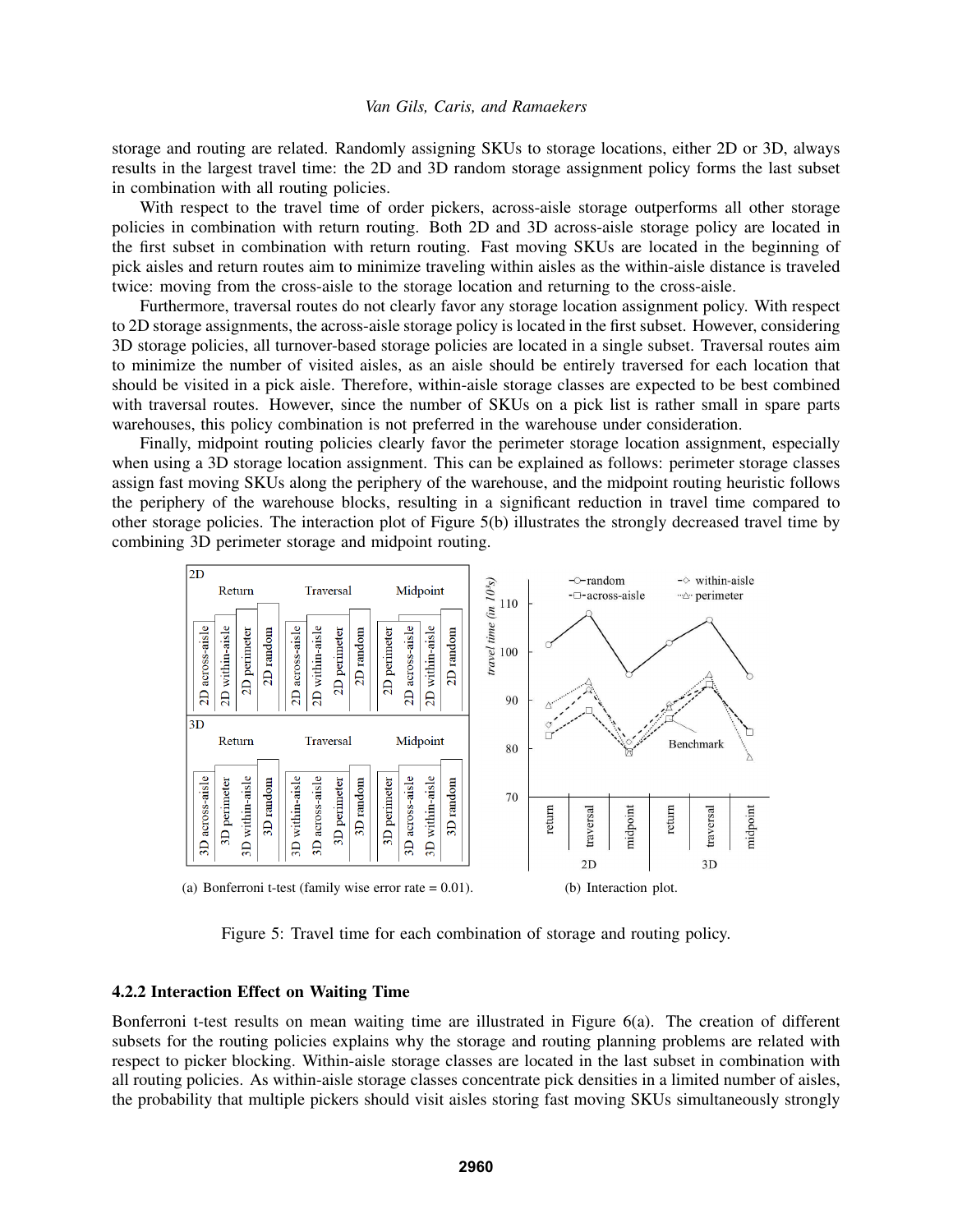increases. Consequently, waiting times due to picker blocking are statistically significantly higher in case of within-aisle storage classes compared to the other horizontal storage policies.

The favorable combinations with respect to traveling come back in the waiting times (i.e., across-aisle  $\&$  return and perimeter  $\&$  midpoint). This can be explained by the fact that these combinations reduce traveling within aisles. Consequently, pick aisles are occupied shorter, which reduces waiting times. No clearly favorable storage policy is shown in combination with traversal routing.

Figure 6(b) further illustrates the relation between storage and routing. The midpoint routing policy outperforms other routing policies. Remember that the routing methods only differ in the middle warehouse block of the northern zone due to the limited number of cross-aisles. Safety constraints allow two order pickers entering simultaneously each aisle of the middle warehouse block in case of midpoint routing policy: one order picker at each side of the warehouse block. Only a single order picker is allowed in each pick aisle in case of return routing and two order pickers may enter each aisle in case of traversal routes, but additional blocking occurs within aisles as the narrow aisles are not wide enough for order pickers to pass each other. The benefits resulting from two-side entering (i.e., midpoint routing) increase in combination with perimeter storage policies. This can be explained by the fact that fast moving SKUs are diffused across the warehouse block, while across-aisle and within-aisle storage policies concentrate fast moving SKUs across one side of the warehouse block and within a few pick aisles, respectively. Consequently, the combination of midpoint routing and perimeter storage enables retrieving A-items by more order pickers simultaneously: two pickers per aisle can visit A-locations simultaneously. Other routing policies in combination with perimeter storage cause additional blocking within a pick aisle (i.e., traversal routing) or the number of pickers that are able to simultaneously visit A-locations is limited to a single picker (i.e., return routing). Combining across-aisle storage with midpoint routing causes A-locations to be visited by a single order picker per aisle as A-items are located at one side of the warehouse block. Within-aisle storage classes allow only two order pickers to visit A-locations simultaneously as all A-items are located in a single aisle resulting in substantially increased waiting times.



Figure 6: Waiting time for each combination of storage and routing policy.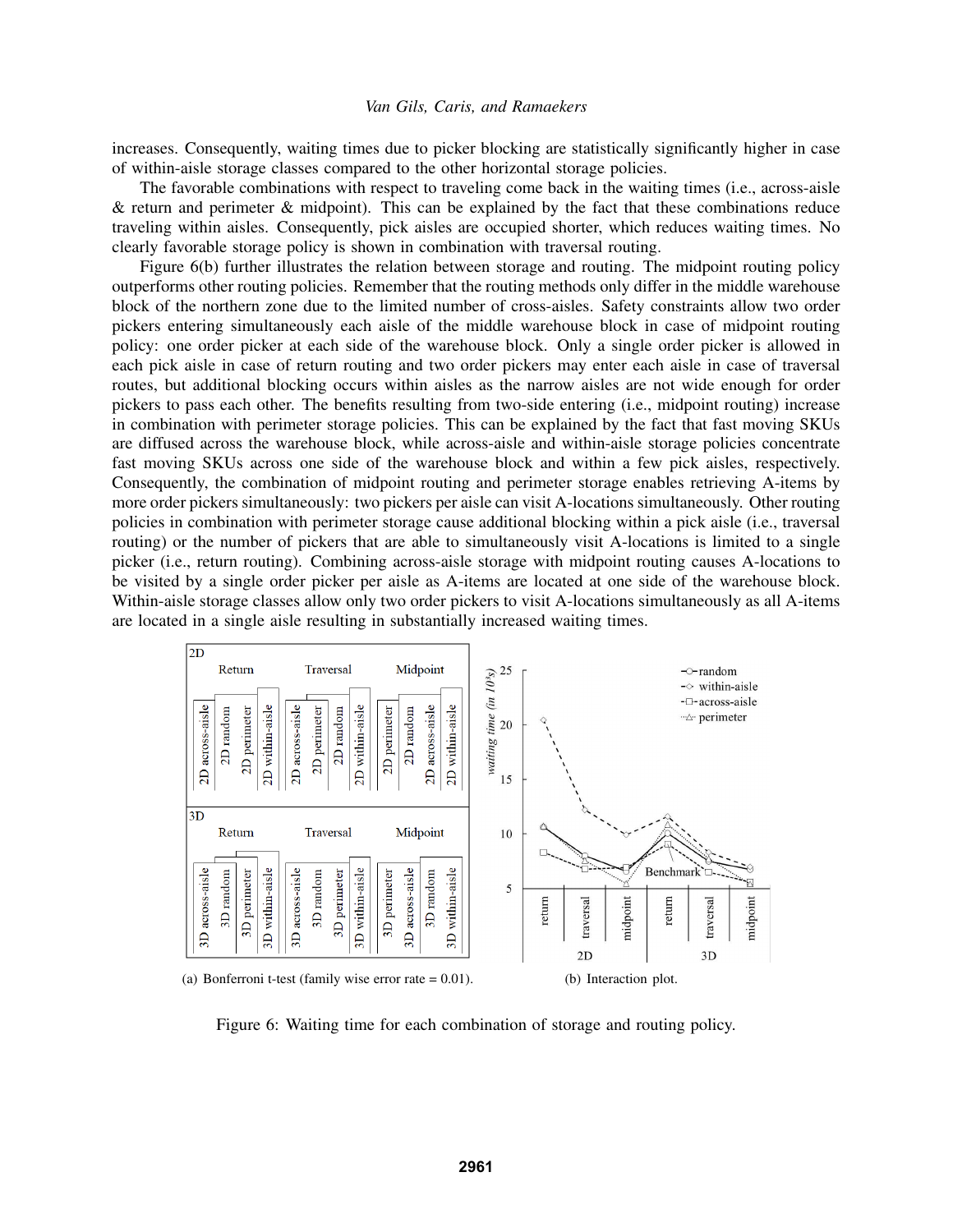#### 4.3 Managerial Implications

This section discusses the practical implications of this study, in particular the effects of the considered real-life issues: picker blocking, high-level storage locations, safety constraints and precedence constraints. The currently applied 3D across-aisle storage location assignment and return routing (i.e., benchmark), limited to a single order picker per aisle, results in a mean total order picking time of 170,918 seconds for picking all customer orders of a shift. The simulation experiments show that the 3D perimeter storage policy in combination with midpoint routing yields a substantially reduced order picking time (160,263 s). On average, the order picking process can be performed  $6.2\%$  more efficiently by reconsidering the storage location assignment and routing policy. Especially the effects on waiting time are substantial. In the currently applied policy combination, order pickers are on average blocked 5.30% of the total time, while the waiting time is reduced by 36.22% in case of 3D perimeter storage and midpoint routing. The proportion of the other time components are equivalent to the typical distribution of order picker's time (De Koster et al. 2007), making the conclusions of this study easily generalizable to other narrow-aisle order picking systems.

Figure 7 shows the effects of safety and precedence constraints in the northern pick zone in case of 450 orders per shift. The graph illustrates the mean waiting time in seconds before a picker can enter an aisle. Waiting times with respect to the benchmark as well as the best performing policy combination are shown. Figure 7 demonstrates a strongly reduced waiting time in case of 3D perimeter storage assignment and midpoint routing. The even pick aisle numbers can all be entered in case of midpoint routing, while traffic rules do not allow pickers to enter certain pick aisles in case of return routing (e.g., pick aisle 06, 10, 14), resulting in strongly increased waiting times in other aisles. Thus, in addition to increased travel time by the on-way traffic directions in cross-aisles, safety constraints induce picker blocking, which should be minimized by considering the most efficient combination of storage and routing policy.

Additionally, Figure 7 provides insights into the negative effects of including precedence constraints. For example, product category A, consisting of heavy SKUs, is assigned to storage locations at the beginning of the pick round. These heavy SKUs should be picked prior to other product categories. However, the relatively long handling time to retrieve these SKUs and large pick density result in long waiting times for entering these pick aisles. This effect is shown by the peaks in pick aisles 03, 04 and 05. Assigning these SKUs to more pick aisles and including small turnover SKUs from another product category would have further reduced the waiting times, but violates the precedence constraints. Consequently, precedence



Figure 7: Mean waiting time before entering a pick aisle for the benchmark and best policy combination.

#### 5 CONCLUSIONS

Decisions on the assignment of SKUs to storage locations, as well as the routing of order pickers in a narrow-aisle warehouse, should be considered while planning order picking operations in order to face new market developments. Real-life issues are insufficiently explored in recent academic literature. The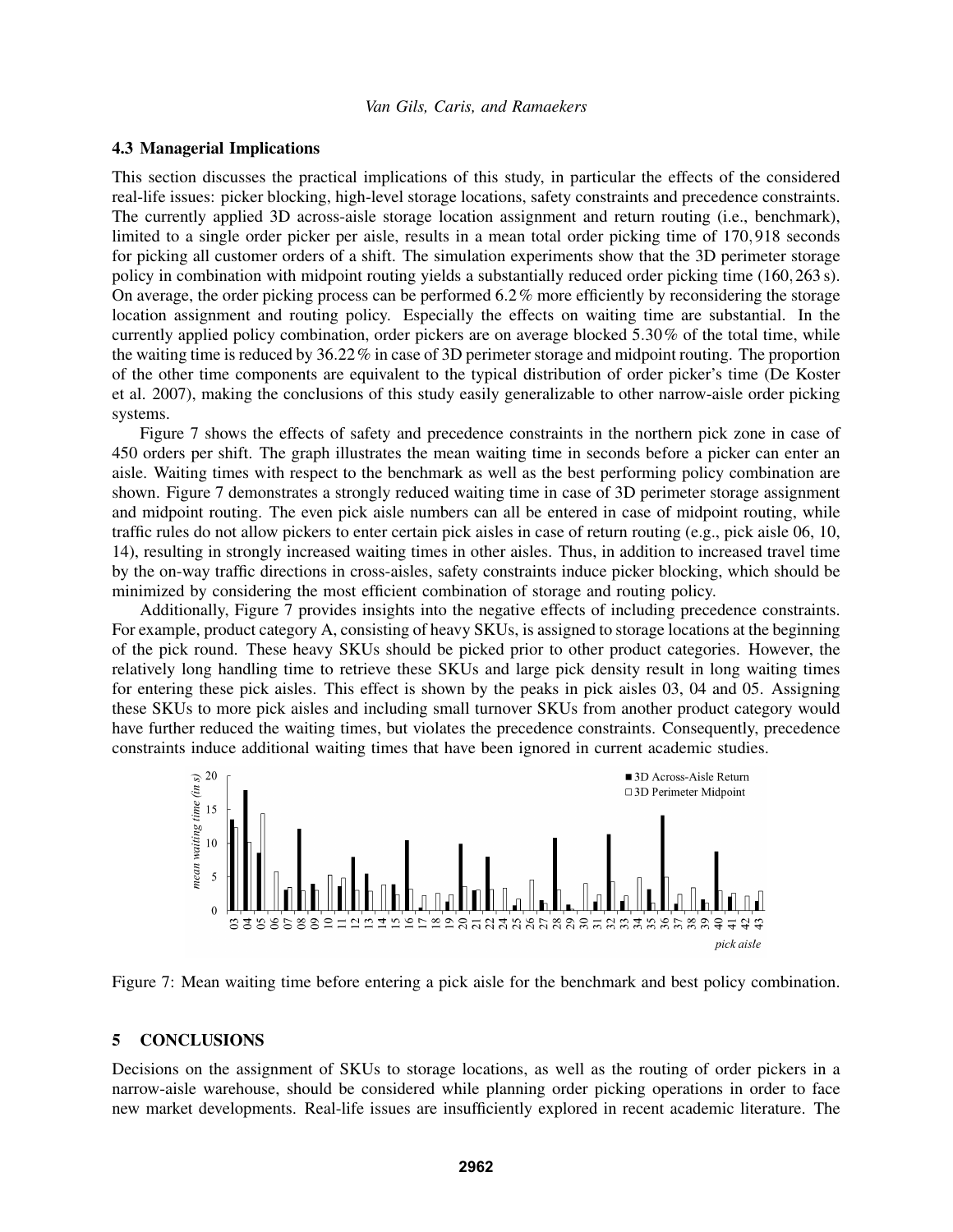real-life spare parts warehouse shows the practical relevance of incorporating these real-life issues while optimizing operations. Under the assumptions of a high pick density in narrow-aisle order picking systems, the conclusions about the effects of real-life issues can be easily generalized to other warehouses.

Most real-life issues that have been largely unexplored in recent academic literature negatively impact order picking efficiency or result in infeasible solutions when these practical factors are not incorporated. Simulation results show that traveling measures are insufficient to evaluate the efficiency of storage and routing policies. Warehouse managers may choose an inefficient storage and routing policy when only traveling is considered as this performance metric ignores the impact of waiting times. Moreover, traffic rules as a result of safety constraints limit movements of pickers, inducing additional waiting. Finally, ignoring precedence constraints results in infeasible solutions, especially in case of varying SKUs in terms of shape and weight, because small products can be damaged or additional sorting activities are required in case of violating the required routing sequence.

Investigating the effects of other real-life issues, such as human factors, may further reduce the gap between practice and academic research. Future research could focus on optimizing order picking operations while considering human factors, such as learning and forgetting. Human factors may be incorporated by varying pick times and travel speeds between individual human pickers. Moreover, the effects of assigning fast-moving SKUs to multiple storage locations in different pick aisles will be valuable knowledge for practitioners to further reduce picker blocking and design efficient order picking systems.

# **REFERENCES**

- Chabot, T., L. C. Coelho, J. Renaud, and J.-F. Côté. 2018. "Mathematical Model, Heuristics and Exact Method for Order Picking in Narrow Aisles". *Journal of the Operational Research Society* 69(8):1242–1253.
- Chan, F. T. S., and H. K. Chan. 2011. "Improving the Productivity of Order Picking of a Manual-pick and Multi-level Rack Distribution Warehouse through the Implementation of Class-based Storage". *Expert Systems with Applications* 38(3):2686–2700.
- De Koster, R. B. M., T. Le-Duc, and K. J. Roodbergen. 2007. "Design and Control of Warehouse Order Picking: A Literature Review". *European Journal of Operational Research* 182(2):481–501.
- De Koster, R. B. M., D. Stam, and B. M. Balk. 2011. "Accidents Happen: The Influence of Safety-specific Transformational Leadership, Safety Consciousness, and Hazard Reducing Systems on Warehouse Accidents". *Journal of Operations Management* 29(7–8):753–765.
- Dekker, R., R. De Koster, K. J. Roodbergen, and H. Van Kalleveen. 2004. "Improving Order-Picking Response Time at Ankor's Warehouse". *Interfaces* 34(4):303–313.
- Elbert, R., T. Franzke, C. H. Glock, and E. H. Grosse. 2015. "Agent-based Analysis of Picker Blocking in Manual Order Picking Systems: Effects of Routing Combinations on Throughput Time". In *Proceedings of the 2015 Winter Simulation Conference*, edited by W. Chan et al., 3937–3948: IEEE.
- Gue, K. R., R. D. Meller, and J. D. Skufca. 2006. "The Effects of Pick Density on Order Picking Areas With Narrow Aisles". *IIE Transactions* 38(10):859–868.
- Martin, N., F. Bax, B. Depaire, and A. Caris. 2016. "Retrieving Resource Availability Insights from Event Logs". In *Proceedings of the 2016 IEEE International Conference on Enterprise Distributed Object Computing*, edited by F. Matthes et al., 1–10: Piscataway, New Jersey: IEEE.
- Matusiak, M., R. B. M. de Koster, L. Kroon, and J. Saarinen. 2014. "A Fast Simulated Annealing Method for Batching Precedence-constrained Customer Orders in a Warehouse". *European Journal of Operational Research* 236(3):968–977.
- Mellema, P. M., and C. A. Smith. 1988. "Simulation Analysis of Narrow-aisle Order Selection Systems". In *Proceedings of the 1988 Winter Simulation Conference*, edited by M. Adams et al., 597–602. Piscataway, New Jersey: IEEE.
- Pan, J. C.-H., and P.-H. Shih. 2008. "Evaluation of the Throughput of a Multiple-picker Order Picking System with Congestion Consideration". *Computers & Industrial Engineering* 55(2):379–389.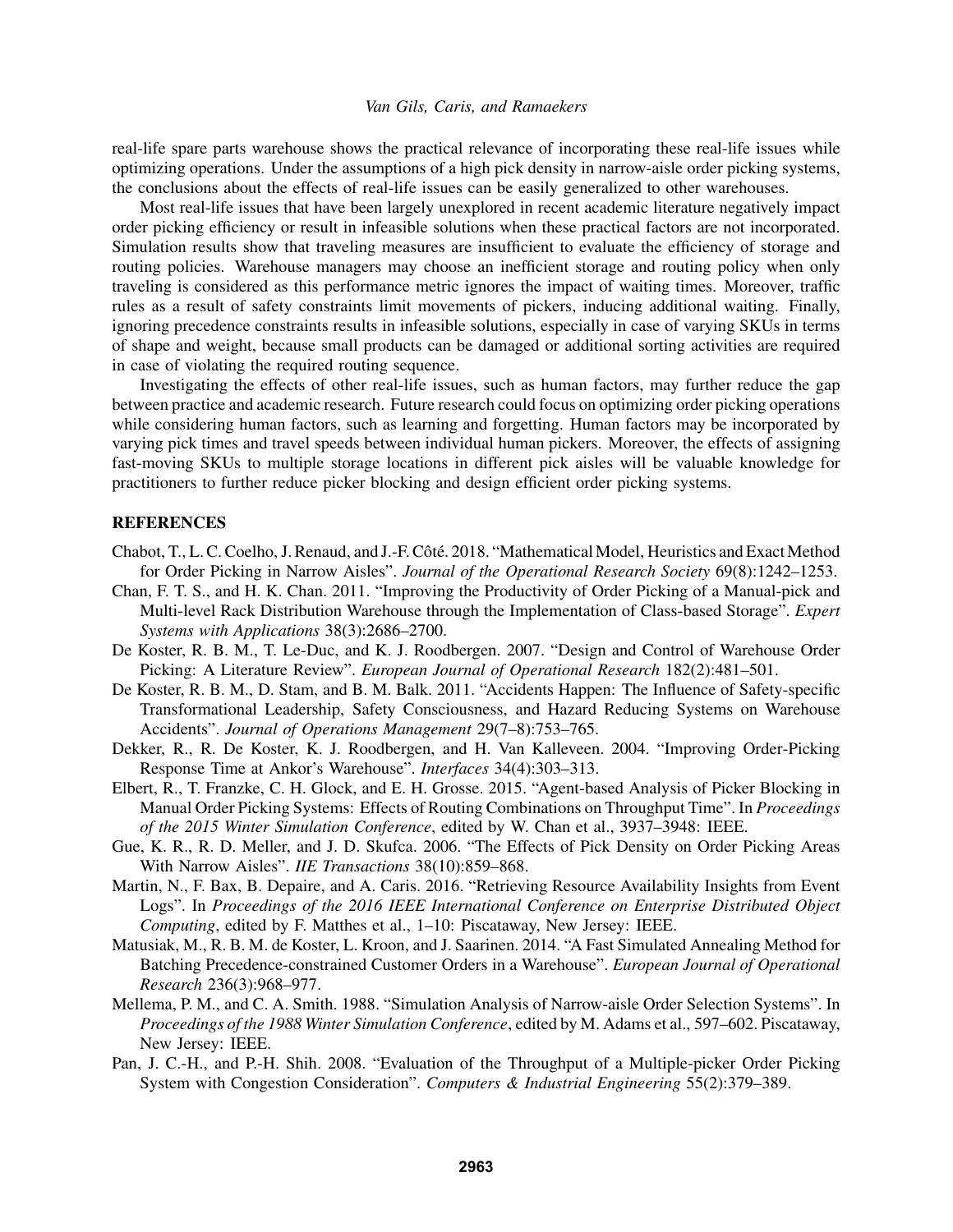- Pan, J. C.-H., M.-H.Wu, andW.-L. Chang. 2014. "A Travel Time Estimation Model for a High-level Picker-topart System with Class-based Storage Policies".*European Journal of Operational Research* 237(3):1054– 1066.
- Parikh, P. J., and R. D. Meller. 2009. "Estimating Picker Blocking in Wide-aisle Order Picking Systems". *IIE Transactions* 41(3):232–246.
- Petersen, C. G., and G. Aase. 2004. "A Comparison of Picking, Storage, and Routing Policies in Manual Order Picking". *International Journal of Production Economics* 92(1):11–19.
- Schmeiser, B. W. 2001. "Some Myths and Common Errors in Simulation Experiments". In *Proceedings of the 2001 Winter Simulation Conference*, edited by B. A. Peters et al., 39–46. Piscataway, New Jersey: IEEE.
- Shqair, M., S. Altarazi, and S. Al-Shihabi. 2014. "A Statistical Study Employing Agent-based Modeling to Estimate the Effects of Different Warehouse Parameters on the Distance Traveled in Warehouses". *Simulation Modelling Practice and Theory* 49:122–135.
- Van Gils, T., K. Braekers, K. Ramaekers, B. Depaire, and A. Caris. 2016. "Improving Order Picking Efficiency by Analyzing Combinations of Storage, Batching, Zoning, and Routing Policies". In *Lecture Notes in Computational Logistics*, edited by A. Paias et al., Number 9855 in Lecture Notes in Computer Science, 427–442. Cham: Springer International Publishing.
- Van Gils, T., K. Ramaekers, K. Braekers, B. Depaire, and A. Caris. 2018a. "Increasing Order Picking Efficiency by Integrating Storage, Batching, Zone Picking, and Routing Policy Decisions". *International Journal of Production Economics* 197, Part C:243–261.
- Van Gils, T., K. Ramaekers, A. Caris, and R. B. M. De Koster. 2018b. "Designing Efficient Order Picking Systems by Combining Planning Problems: State-of-the-art Classification and Review". *European Journal of Operational Research* 267(1):1–15.
- Venkitasubramony, R., and G. K. Adil. 2017. "Design of an Order-picking Warehouse Factoring Vertical Travel and Space sharing". *The International Journal of Advanced Manufacturing Technology* 92:1921– 1934.

### AUTHOR BIOGRAPHIES

TEUN VAN GILS (email: teun.vangils@uhasselt.be) started his PhD in October 2016 at Hasselt University (Belgium), focusing on designing efficient order picking systems by combining planning problems. Recent publications of this author in International Journal of Production Research, European Journal of Operational Research and International Journal of Production Economics show the importance and relevance of his PhD study. His research interests includes the application of Operations Research (OR) techniques in the field of warehouse management, with a strong focus on simulation and heuristic optimization techniques.

AN CARIS (email: an.caris@uhasselt.be) is Associate Professor at the Faculty of Business Economics of Hasselt University. She obtained her PhD in Applied Economics in 2010 and was first a postdoctoral research fellow of the Research Foundation - Flanders (FWO). Her research interest goes to the application of OR techniques in the field of operations management and logistics. In her PhD thesis she focused on the competitiveness of intermodal transport making use of inland navigation. Currently, she studies planning problems in warehouse operations, intermodal rail transport, collaborative logistics and healthcare logistics.

KATRIEN RAMAEKERS (email: katrien.ramaekers@uhasselt.be) is Assistant Professor in Operations Management and Logistics at the Faculty of Business Economics of Hasselt University (Belgium). She obtained her PhD in Applied Economics in 2007 at Hasselt University. In her PhD she developed a simulation optimization framework for inventory management decision support based on incomplete information. Her research interest goes to the application of OR techniques in the field of operations management and logistics, with a strong focus on simulation (optimization). Current research domains are warehouse